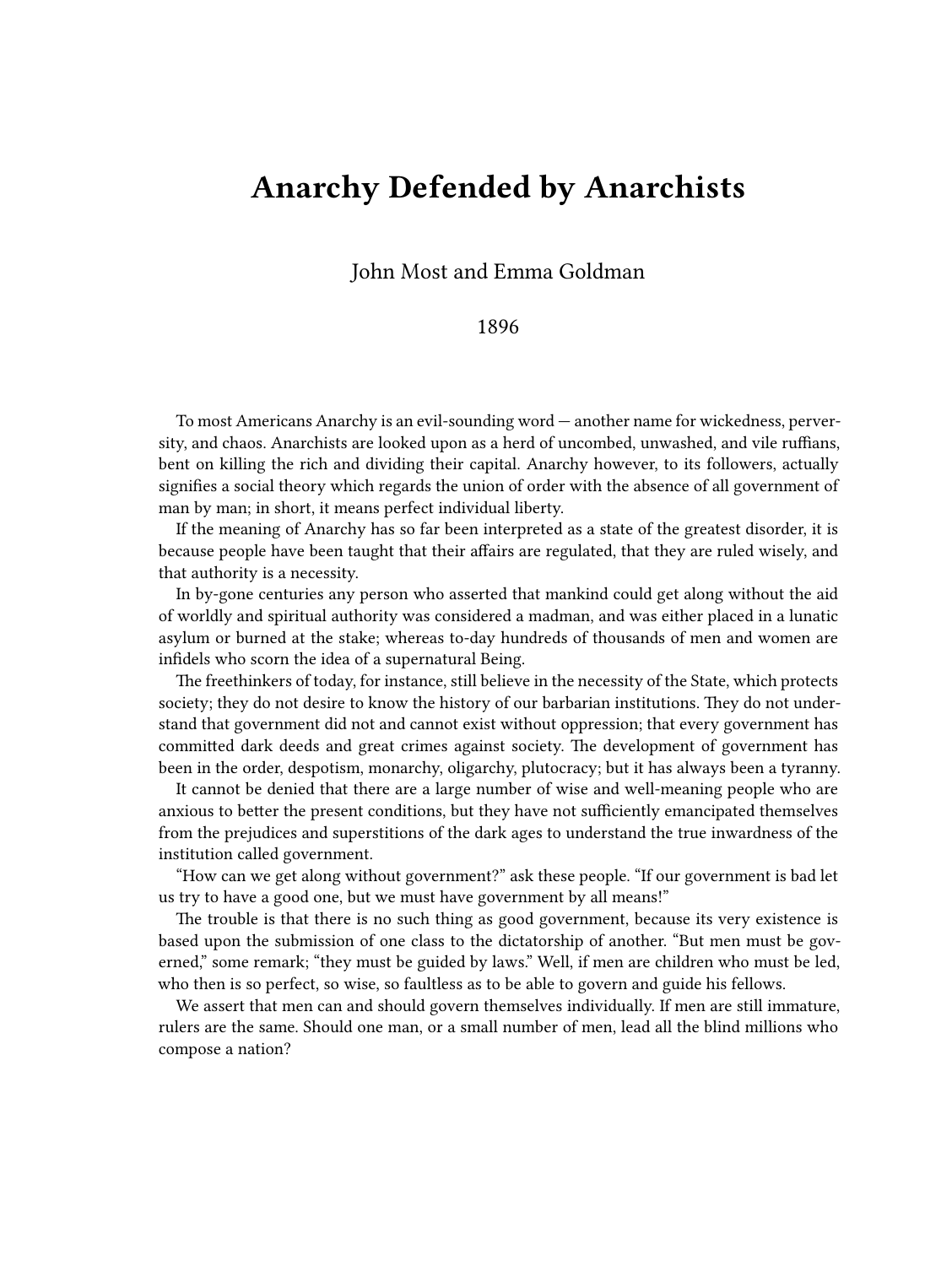"But we must have some authority, at least," said an American friend to us. Certainly we must, and we have it, too; it is the inevitable power of natural laws, which manifests itself in the physical and social world. We may or may not understand these laws, but we must obey them as they are a part of our existence; we are the absolute slaves of these laws, but in such slavery there is no humiliation. Slavery as it exists to-day means an external master, a lawmaker outside of those he controls; while the natural laws are not outside of us  $-$  they are in us; we live, we breathe, we think, we move only through these laws; they are therefore not our enemies but our benefactors.

Are the laws made by man, the laws on our statute books, in conformity with the laws of Nature? No one, we think, can have the temerity to assert that they are.

It is because the laws prescribed to us by men are not in conformity with the laws of Nature that mankind suffers from so much ill. It is absurd to talk of human happiness so long as men are not free.

We do not wonder that some people are so bitterly opposed to Anarchy and its exponents, because it demands changes so radical of existing notions, while the latter ofend rather than conciliate by the zealousness of their propaganda.

Patience and resignation are preached to the poor, promising them a reward in the hereafter. What matters it to the wretched outcast who has no place to call his own, who is craving for a piece of bread, that the doors of Heaven are wider open for him than for the rich? In the face of the great misery of the masses such promises seem bitter irony.

I have met very few intelligent women and men who honestly and conscientiously could defend existing governments; they even agreed with me on many points, but they were lacking in moral courage, when it came to the point, to step to the front and declare themselves openly in sympathy with anarchistic principles.

We who have chosen the path laid down for us by our convictions oppose the organization called the State, on principle, claiming the equal right of all to work and enjoy life.

When once free from the restrictions of extraneous authority, men will enter into free relations; spontaneous organizations will spring up in all parts of the world, and every one will contribute to his and the common welfare as much labor as he or she is capable of, and consume according to their needs. All modern technical inventions and discoveries will be employed to make work easy and pleasant, and science, culture, and art will be freely used to perfect and elevate the human race, while woman will be coequal with man.

"This is all well said," replies some one, "but people are not angels, men are selfish."

What about? Selfishness is not a crime; it only becomes a crime when conditions are such as to give an individual the opportunity to satisfy his selfishness to the detriment of others. In an anarchistic society everyone will seek to satisfy his ego; but as Mother Nature has so arranged things that only those survive who have the aid of their neighbors, man, in order to satisfy his ego, will extend his aid to those who will aid him, and then selfishness will no more be a curse but a blessing.

A dagger in one hand, a torch in the other, and all his pockets brimful with dynamite bombs — that is the picture of the Anarchist such as it has been drawn by his enemies. They look at him simply as a mixture of a fool and a knave, whose sole purpose is a universal topsy-turvy, and whose only means to that purpose is to slay any one and every one who differs from him. The picture is an ugly caricature, but its general acceptance is not to be wondered at, considering how persistently the idea has been drummed into the mind of the public. However, we believe Anarchy — which is freedom of each individual from harmful constraint by others, whether these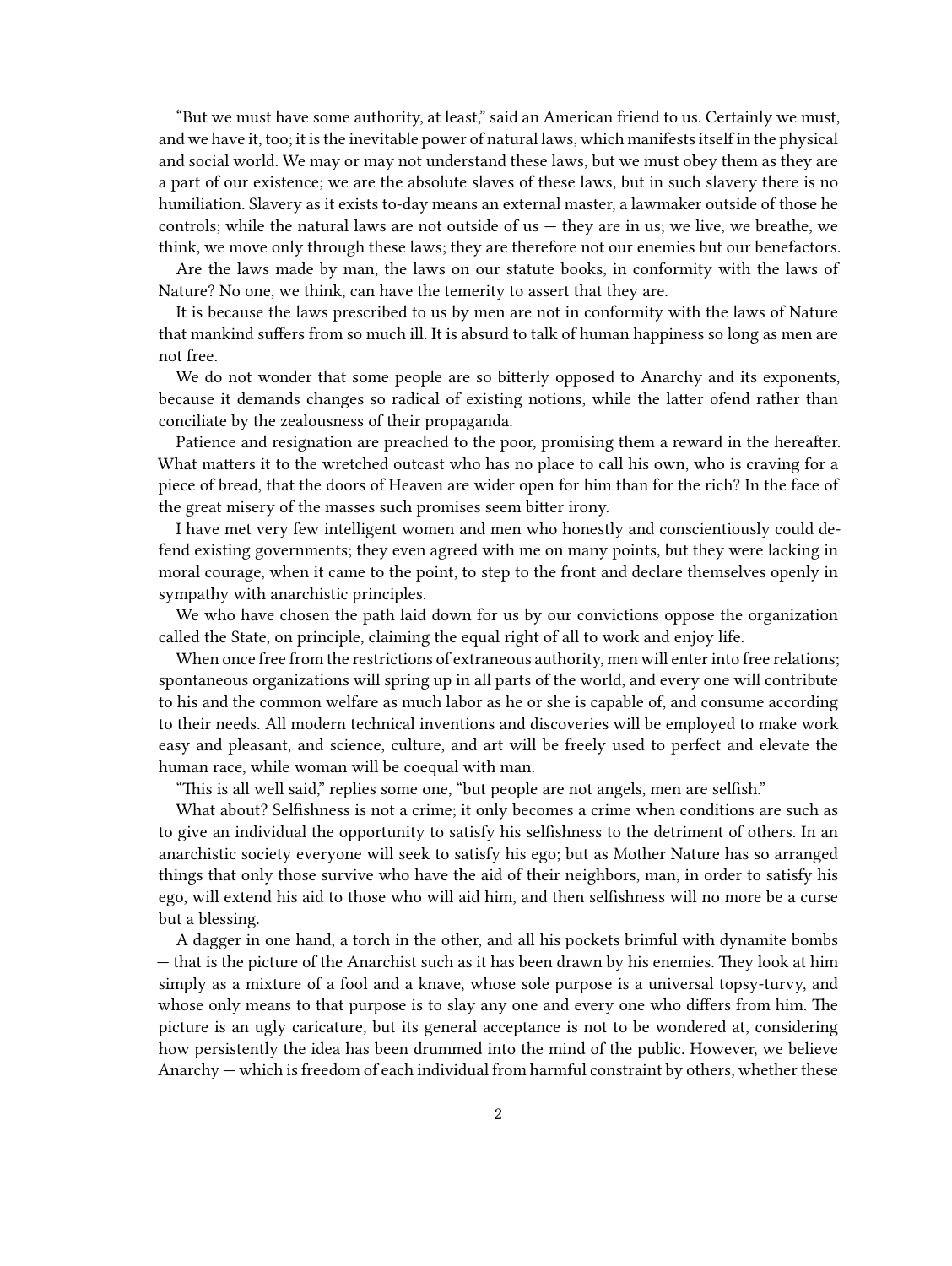others be individuals or an organized government — cannot be brought about without violence, and this violence is the same which won at Thermopylae and Marathon.

The popular demand for freedom is stronger and clearer than it has ever been before, and the conditions for reaching the goal are more favorable. It is evident that through the whole course of history runs an evolution before which slavery of any kind, compulsion under any form, must break down, and from which freedom, full and unlimited freedom, for all and from all must come.

From this it follows that Anarchism cannot be a retrograde movement, as has been insinuated, for the Anarchists march in the van and not in the rear of the army of freedom.

We consider it absolutely necessary that the mass of the people should never for a moment forget the gigantic contest that must come before their ideas can be realized, and therefore they use every means at their disposal  $-$  the speech, the press, the deed  $-$  to hasten the revolutionary development.

The weal of mankind, as the future will and must make plain, depends upon communism. The system of communism logically excludes any and every relation between master and servant, and means really Anarchism, and the way to this goal leads through a social revolution.

As for the violence which people take as the characteristic mark of the Anarchist, it cannot and it shall not be denied that most Anarchists feel convinced that "violence" is not any more reprehensible toward carrying out their designs than it is when used by an oppressed people to obtain freedom. The uprising of the oppressed has always been condemned by tyrants: Persia was astounded at Greece, Rome at the Caudine Forks, and England at Bunker Hill. Can Anarchy expect less, or demand victories without striving for them?